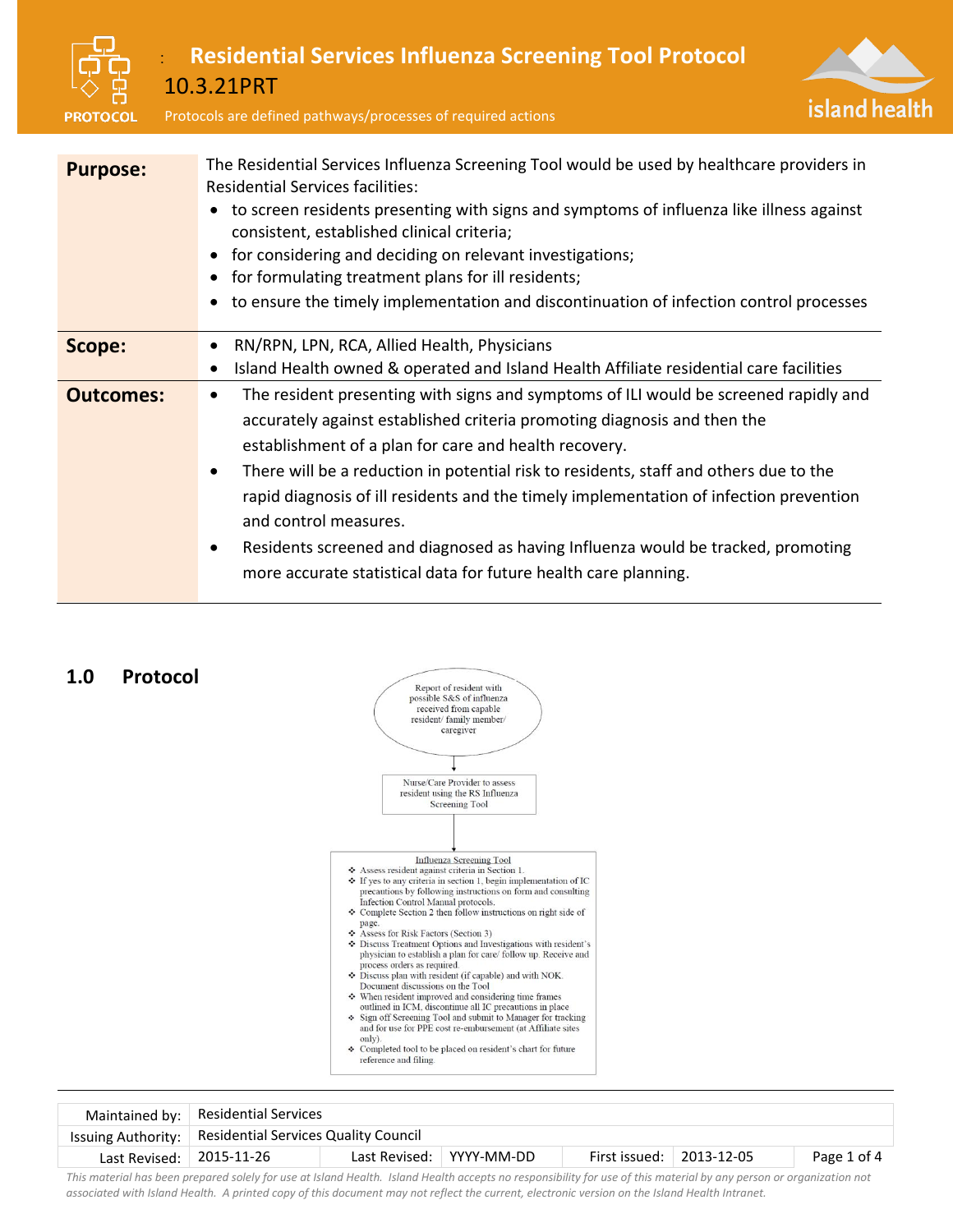

### **1.2 Rationale/Key Information**

- On receiving a report from a capable resident, staff or family member of a resident with potential signs or symptoms of an ILI, staff would assess the resident using the RS Influenza Screening Tool.
- The staff would complete all sections of the form, implementing infection control requirements as required/indicated, contacting the resident's physician, discussing outcome and care planned with resident and/or family then implementing the care plan.
- Following time lines outlined in the VIHA Infection Control Manual, infection control precautions would be discontinued when the resident is no longer ill/ risk to others.
- The completed form would be submitted to the Manager of the facility for use for outbreak tracking processes.
- At the completion of a declared outbreak, the form would be returned to the resident's chart for filing and future reference by care staff.

# **2.0 Definitions**

 **Influenza**: an acute, contagious viral disease characterized by fever, extreme prostration, pain in the head and back, and generally catarrh of respiratory and gastrointestinal tract. (Taber)

# **3.0 Related Island Health Standards**

• Island Health Infection Prevention and Control Guide [http://www.viha.ca/NR/rdonlyres/69916870-CF65-4266-A4D6-](http://www.viha.ca/NR/rdonlyres/69916870-CF65-4266-A4D6-CBE40AC6FACA/0/IPACReferenceGuideMarch242014.pdf) [CBE40AC6FACA/0/IPACReferenceGuideMarch242014.pdf](http://www.viha.ca/NR/rdonlyres/69916870-CF65-4266-A4D6-CBE40AC6FACA/0/IPACReferenceGuideMarch242014.pdf)

# **4.0 References**

- Accreditation Canada- Infection Prevention and Control Guidelines ROP 12.2
- Taber's Cyclopedic Medical Dictionary

|                          | Maintained by: $ $ Residential Services                   |                             |  |                                  |  |             |  |  |
|--------------------------|-----------------------------------------------------------|-----------------------------|--|----------------------------------|--|-------------|--|--|
|                          | Issuing Authority:   Residential Services Quality Council |                             |  |                                  |  |             |  |  |
| Last Revised: 2015-11-26 |                                                           | Last Reviewed:   YYYY-MM-DD |  | First Issued: $\vert$ 2010-09-13 |  | Page 2 of 4 |  |  |
|                          |                                                           |                             |  |                                  |  |             |  |  |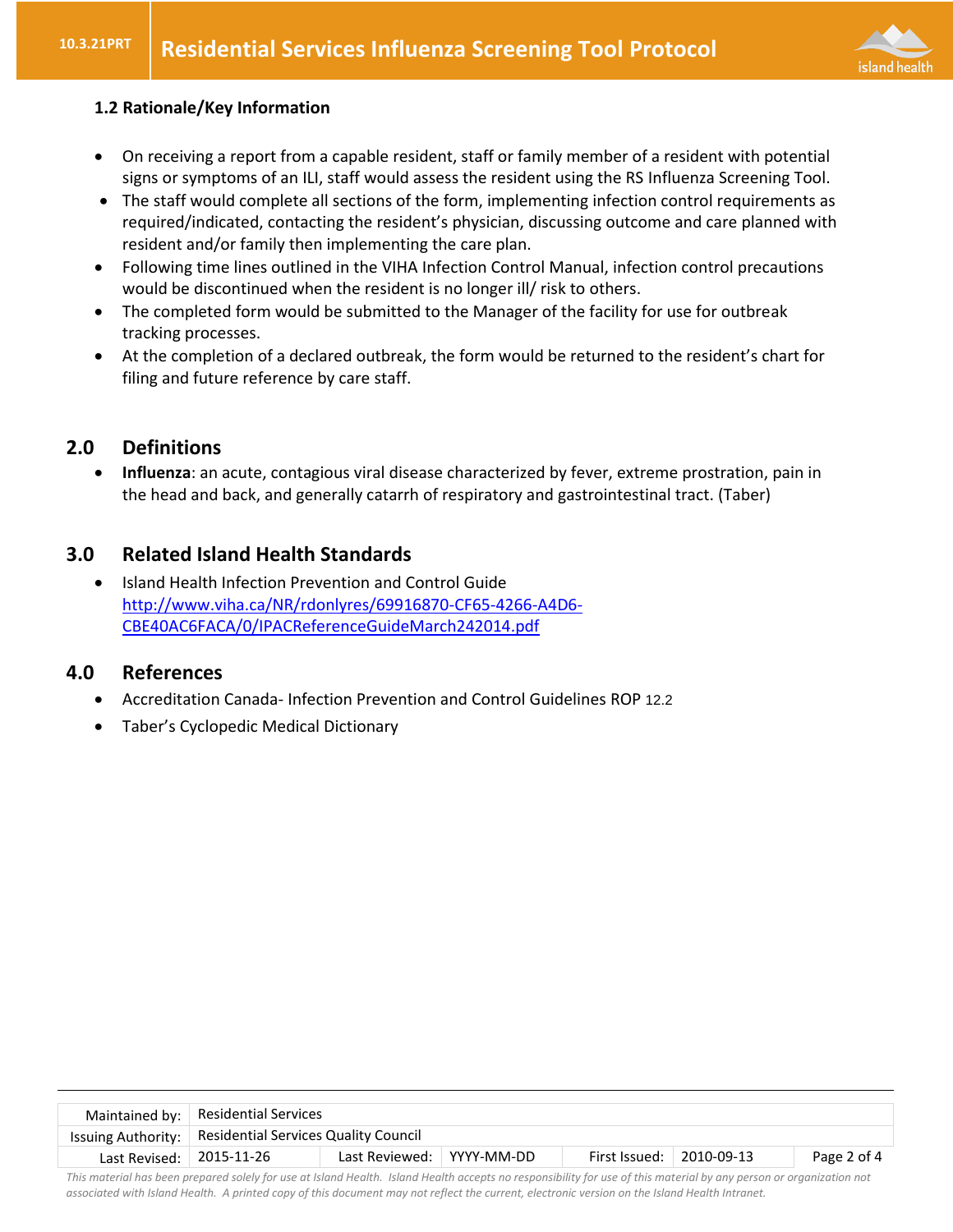

#### **RESIDENTIAL SERVICES INFLUENZA SCREENING TOOL**

| Place resident identifying label or information at top right. |
|---------------------------------------------------------------|
| Date $(D/M/Y)$ : /                                            |
| Site:                                                         |
| Room Number:                                                  |

| 1. SYMPTOMS OF INFLUENZA LIKE ILLNESS (ILI)                                                                                                                                                        |           |    |                                                                                                                                                                                                                                                                                                                                                                                                                                                                                                                                                         |  |  |  |  |
|----------------------------------------------------------------------------------------------------------------------------------------------------------------------------------------------------|-----------|----|---------------------------------------------------------------------------------------------------------------------------------------------------------------------------------------------------------------------------------------------------------------------------------------------------------------------------------------------------------------------------------------------------------------------------------------------------------------------------------------------------------------------------------------------------------|--|--|--|--|
| Fever*and<br>Cough (new or worsening)<br>AND one or more of the<br>following:<br>Sore Throat<br>Body Aches - Myalgia<br>Joint Pain - Arthralgia<br>Runny nose<br>Headache<br>Fatigue/Prostration   | Yes<br>No |    | If yes to any question:<br>Initiate Droplet precautions<br>Assessor to put on fluid resistant mask and<br>gloves<br>Notify Infection Control Practitioner for<br><b>Island Health Facilities</b><br>*Fever may not always be present in infected<br>elderly persons. Clinical judgment or subjective<br>report from capable resident/family member/<br>caregiver may be sufficient.                                                                                                                                                                     |  |  |  |  |
| 2. EXAMINATION                                                                                                                                                                                     |           |    | <b>COMPLICATED VS UNCOMPLICATED</b>                                                                                                                                                                                                                                                                                                                                                                                                                                                                                                                     |  |  |  |  |
| Respiratory Rate more than 22<br>O2 Saturation less than 92%<br>Pulse greater than 90<br>BP Systolic less than 100<br>Dehydration<br>Delirium                                                      | Yes       | No | If yes to any complicated influenza symptoms:<br>Isolate to bedside and assess roommates<br>for similar signs of symptoms<br>provide appropriate infection control<br>precautions (Refer to Infection Control<br>Reference Guide)<br>Request physician assessment<br>If no to all complicated influenza symptoms:<br>Respiratory infections need to be on droplet<br>precautions until signs and symptoms are<br>alleviated.<br>Continue to monitor through illness and<br>treat symptomatically considering pre-<br>printed orders, fluid intake, etc. |  |  |  |  |
| <b>3. RISK FACTORS</b>                                                                                                                                                                             |           |    | IS INDIVIDUAL AT RISK?                                                                                                                                                                                                                                                                                                                                                                                                                                                                                                                                  |  |  |  |  |
| Obesity<br>Age greater than 65 years<br>Cardiovascular disease<br>Respiratory disease (COPD, Asthma)<br>Immunosuppression (Chemotherapy,<br>HIV)<br>Chronic renal failure<br>Chronic liver disease | Yes       | No | If yes to any risk factors, physician to consider<br>TREATMENT OPTIONS (see over)                                                                                                                                                                                                                                                                                                                                                                                                                                                                       |  |  |  |  |

## **NURSE: Name/Signature \_\_\_\_\_\_\_\_\_\_\_\_\_\_\_\_\_\_\_\_\_\_\_\_\_\_\_\_\_\_\_\_\_**

|                          | Maintained by:   Residential Services                     |                           |  |                          |  |             |  |  |  |
|--------------------------|-----------------------------------------------------------|---------------------------|--|--------------------------|--|-------------|--|--|--|
|                          | Issuing Authority:   Residential Services Quality Council |                           |  |                          |  |             |  |  |  |
| Last Revised: 2015-11-26 |                                                           | Last Reviewed: YYYY-MM-DD |  | First Issued: 2010-09-13 |  | Page 3 of 4 |  |  |  |